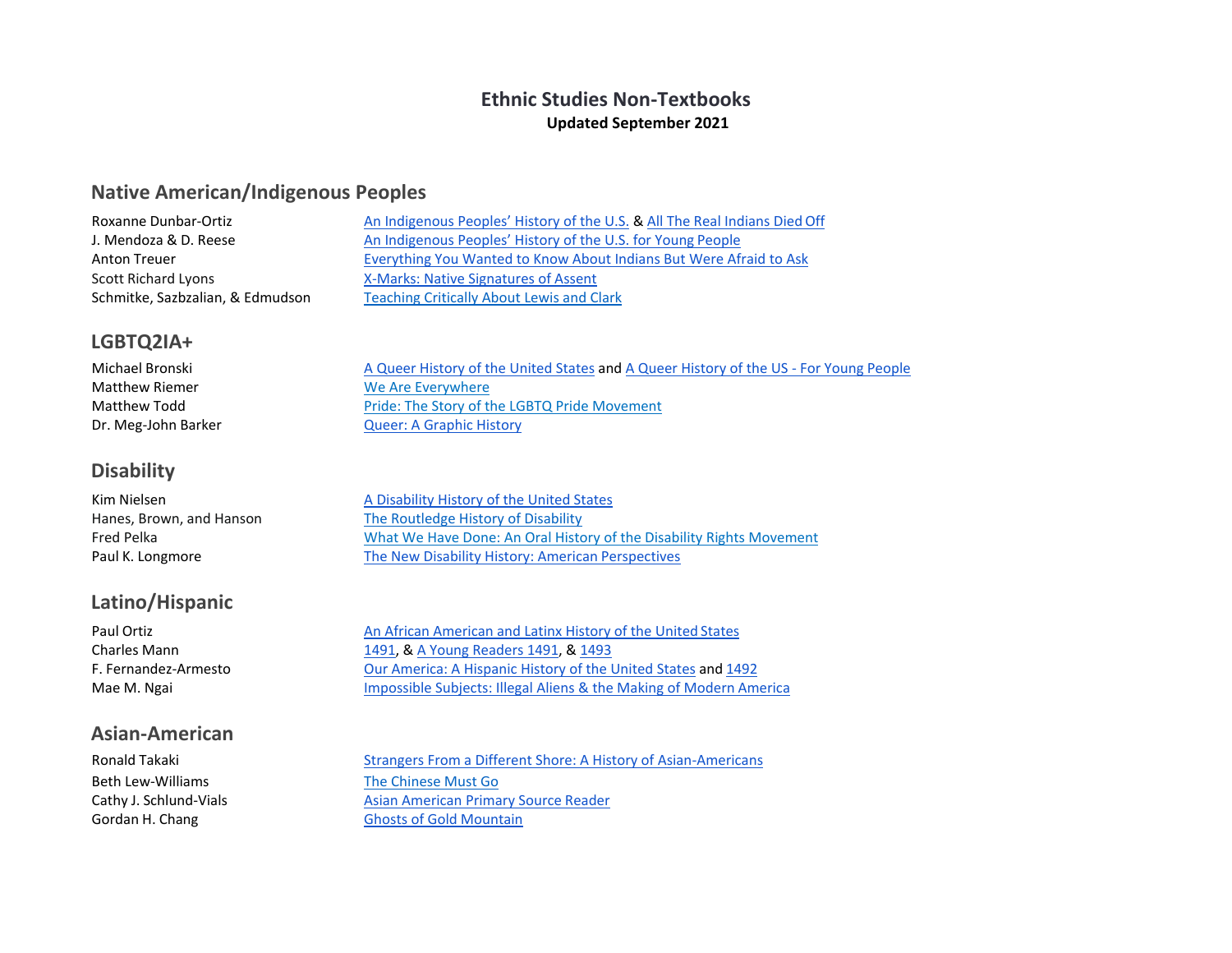## **African-American**

| <b>Edward Baptist</b>    | The Half Has Never Been Told: Slavery and the Making of American Capitalism         |
|--------------------------|-------------------------------------------------------------------------------------|
| Douglas Blackmon         | <b>Slavery By Another Name</b>                                                      |
| <b>Henry Louis Gates</b> | <b>Life Upon These Shores</b>                                                       |
| Lerone Bennet            | <b>Before the Mayflower</b>                                                         |
| Jeanne Theoharis         | A More Beautiful and Terrible History: The Uses and Misuses of Civil Rights History |
| <b>Richard Rothstein</b> | The Color of Law                                                                    |
| Ta-Nehisis Coates        | Between the World and Me and We Were Eight Years in Power                           |
| Jesmyn Ward              | The Fire This Time: A New Generation Speaks About Race                              |
| Ibram X Kendi            | Stamped From the Beginning: The Definitive History of Racist Ideas                  |
| Isabel Wilkerson         | The Warmth of Other Suns and Caste                                                  |
| Annette Gordon Reed      | On Juneteenth                                                                       |
| Clint Smit               | How the Word Is Passed                                                              |
| Eric Foner               | The Second Founding: How the Civil War and Reconstruction Remade the Constitution   |
| Eddie Glaude Jr.         | <b>Begin Again and Democracy in Black</b>                                           |
| <b>New York Times</b>    | 1619 Project and 1619 Project Curriculum                                            |
| <b>Facing History</b>    | <b>Teaching Current Events: Racial Justice in the United States</b>                 |
| Robert Woodson           | 1776 Unites                                                                         |
| Khalil Gibran Muhammed   | The Condemnation of Blackness                                                       |
| Peniel E. Joseph         | The Sword and the Shield                                                            |
| Les & Tamara Payne       | The Dead are Arising: The Life of Malcolm X                                         |
| Kendi & Keisha Blain     | <b>Four Hundred Souls</b>                                                           |
| <b>Heather McGhee</b>    | Sum of Us                                                                           |
|                          |                                                                                     |

# **Antisemitism and White Supremacy**

| Antisemitism: Here and Now                 |
|--------------------------------------------|
| <b>Kill All the Normies</b>                |
| <b>Culture Warlords</b>                    |
| <b>Bring the War Home</b>                  |
| <b>White Rage</b>                          |
| Hate in the Homeland                       |
| <b>History of White People</b>             |
| <b>Contemporary Antisemitism and Youth</b> |
| The Changing Face of Antisemitism          |
|                                            |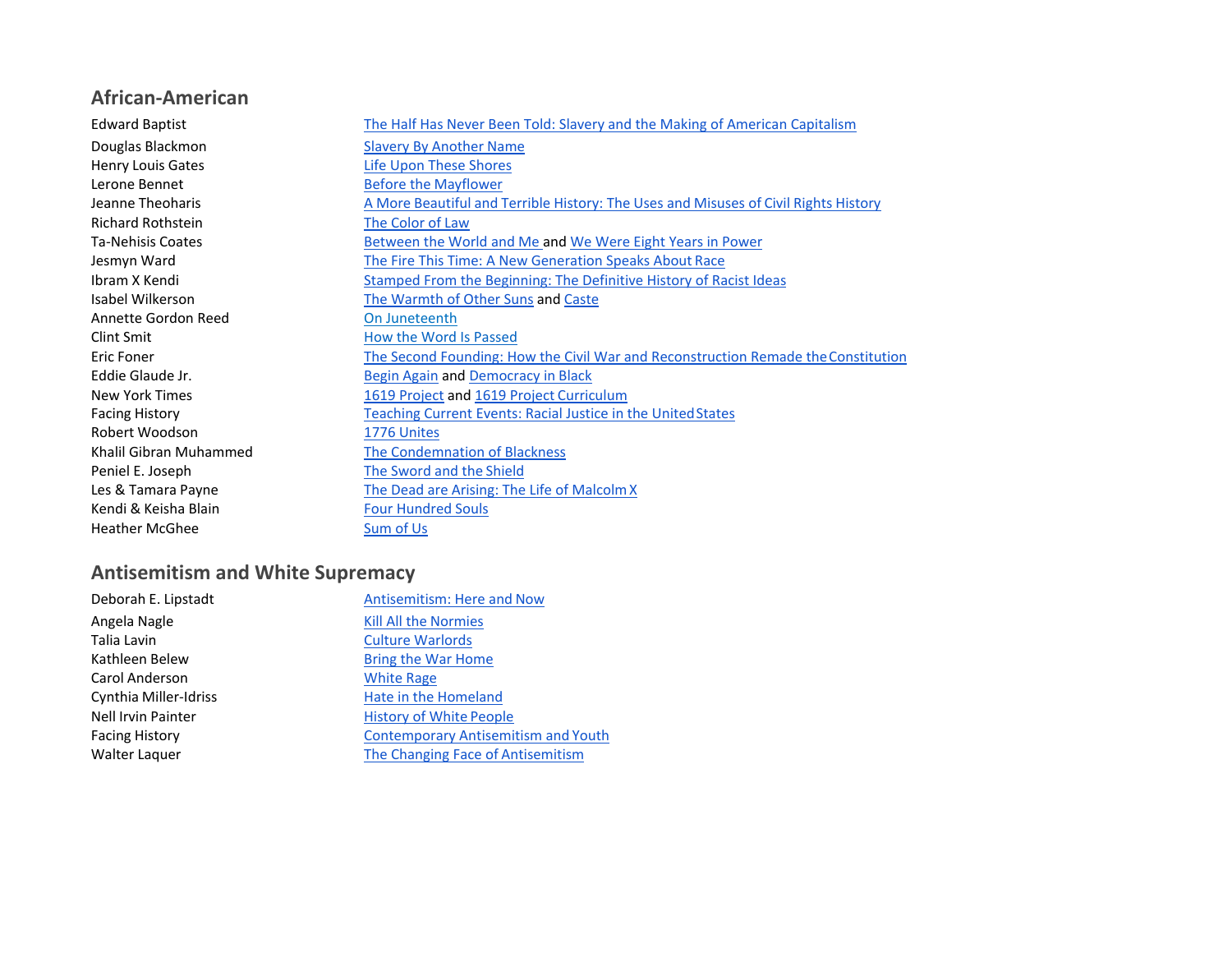## **Culturally Responsive/Diversity**

| Ronald Takaki      | A Different Mirror: A History of Multicultural America and For Young People |
|--------------------|-----------------------------------------------------------------------------|
| James Lowen        | Lies My Teacher Told Me and Teaching What Really Happened                   |
| Zaretta Hammond    | <b>Culturally Responsive Teaching and the Brain</b>                         |
| Ijeoma Oluo        | So You Want To Talk About Race                                              |
| Jeffrey Kluger     | <b>Raise Your Voice</b>                                                     |
| Nell Irvin Painter | <b>History of White People</b>                                              |
| Bettina Love       | We Want to Do More Than Survive                                             |
| Claude Steele      | Whistling Vivaldi: How Stereotypes Affect Us and What We Can Do             |

## **General History US and World**

| Jill Lapore              | These Truths and This America               |
|--------------------------|---------------------------------------------|
| Susan Neiman             | <b>Learning From The Germans</b>            |
| Jared Diamond            | Guns, Germs, and Steel                      |
| Yuval Noah-Harari        | Sapiens and 21 Lessons For The 21st Century |
| Anne Applebaum           | <b>Twilight of Democracy</b>                |
| <b>Richard Rothstien</b> | The Color of Law                            |
| James Q. Wilson          | <b>Hitler's American Model</b>              |

## **Local Resources**

[Oregon Humanities](http://oregonhumanities.org/curriculum-guides/) [Curriculum Guides](http://oregonhumanities.org/curriculum-guides/) [Oregon Encyclopedia](https://oregonencyclopedia.org/) an[d Oregon History Project](https://oregonhistoryproject.org/) [Center for Civic Education](https://www.civiced.org/resources/curriculum/lesson-plans) [Racing to Change](https://blogs.uoregon.edu/racingtochange/?utm_source=Museum%20of%20Natural%20and%20Cultural%20History&utm_campaign=71d515e7e6-EMAIL_CAMPAIGN_2020_10_24_12_01&utm_medium=email&utm_term=0_2948f1ce6b-71d515e7e6-112194211) [Oregon Black Pioneers](https://oregonblackpioneers.org/)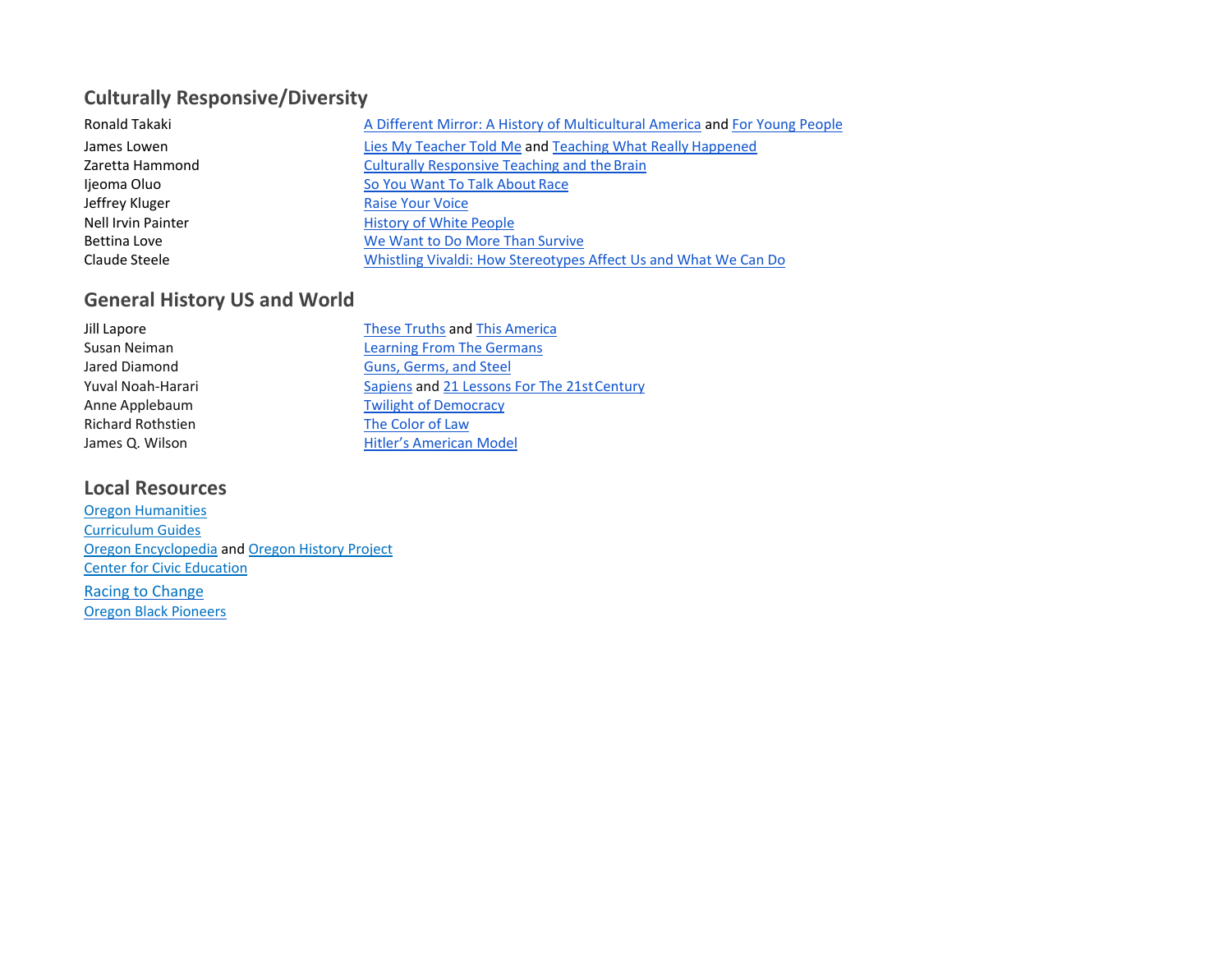## **Best Social Studies Websites for Teachers**

Recently, a high school teacher on our [WeAreTeachers HELPLINE a](https://www.facebook.com/groups/weareteachershelpline/)sked readers to suggest the best social studies websites around. As usual, our teacher friends came through in force! We've rounded up the links as well as the official tout from each website. Check it out and share your picks for the best social studies websites in the comments.

#### **1. [iCivics](https://www.icivics.org/)**

"iCivics gives students the necessary tools to learn about and participate in civic life, and teachers the materials and support to achieve this goal. Our free resources include print-and-go lesson plans, interactive digital tools, and award-winning games."

#### **2. Teaching [Tolerance](http://www.tolerance.org/)**

"Teaching Tolerance is dedicated to reducing prejudice, improving intergroup relations and supporting equitable school experiences for our nation's children. We provide free educational materials to teachers and other school practitioners in the U.S. and Canada."

#### **3. [Library of](https://www.loc.gov/) Congress**

"News, events, new content & more from the National Library of Congress & specific subject areas — from legislature to poetry, from music to science, from cataloging to copyright."

#### **4. [National Archives](https://www.archives.gov/education)**

"Teach with documents using our online tool. Locate teachable primary sources. Find new and favorite lesson plans and create your own activities for your students."

#### **5. [Stanford History Education](http://sheg.stanford.edu/rlh) Group**

"The Reading Like a Historian curriculum engages students in historical inquiry. Each lesson revolves around a central historical question and features sets of primary documents designed for groups of students with diverse reading skills and abilities."

#### **6. [Historical Thinking](http://historicalthinkingmatters.org/) Matters**

A pick for best social studies websites "focused on key topics in U.S. history, and designed to teach students how to critically read primary sources and how to critique and construct historical narratives."

#### **7. [Classroom Law](http://www.classroomlaw.org/) Project**

"The Classroom Law Project brings vital and engaging civics and law-related education programs into Oregon schools, teaching students at all grade levels the values and skills essential to being a participating citizen in our democracy."

#### **8. [Center for History and New](http://chnm.gmu.edu/teaching-and-learning/) Media**

"Improving teaching and learning about the past through innovative digital resources, tools, and strategies."

#### **9. [Teaching History](http://teachinghistory.org/)**

"Teachinghistory.org is designed to help K–12 history teachers access resources and materials to improve U.S. history education in the classroom."

#### **10. [World History](http://worldhistorymatters.org/) Matters**

"A portal to world history websites including Women in World History, World History Sources and more."

#### **11. [Teaching American](http://teachingamericanhistory.org/teacher-resources/lesson-plans/neh/) History**

"The Ashbrook Center at Ashland University worked with the National Endowment for the Humanities to develop web-based lesson plans for U.S. history and American government teachers."

#### **12. [California History-Social Science](http://chssp.ucdavis.edu/) Project**

"A statewide network of scholars and K-12 teachers, dedicated to providing the highest quality history instruction, with a special focus on meeting the needs of English learners, native speakers with low literacy, and students from economically disadvantaged communities."